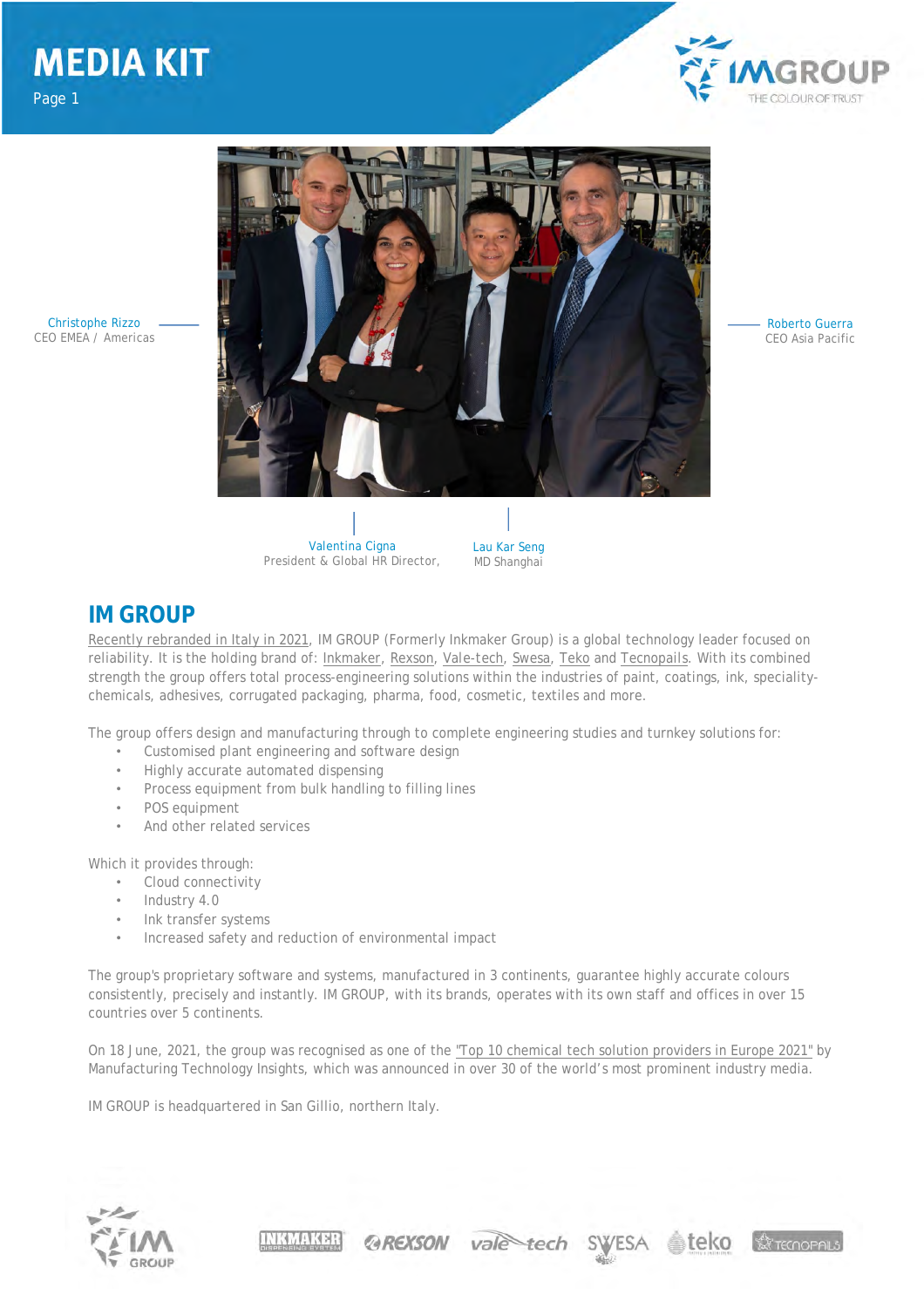

teko

**SC TECNOPAILS** 

vale tech SWESA

**IM GROUP Structure & Market-Sector Distribution**



## **IM GROUP Worldwide Partners**

**INKMAKER** 

*@REXSON* 



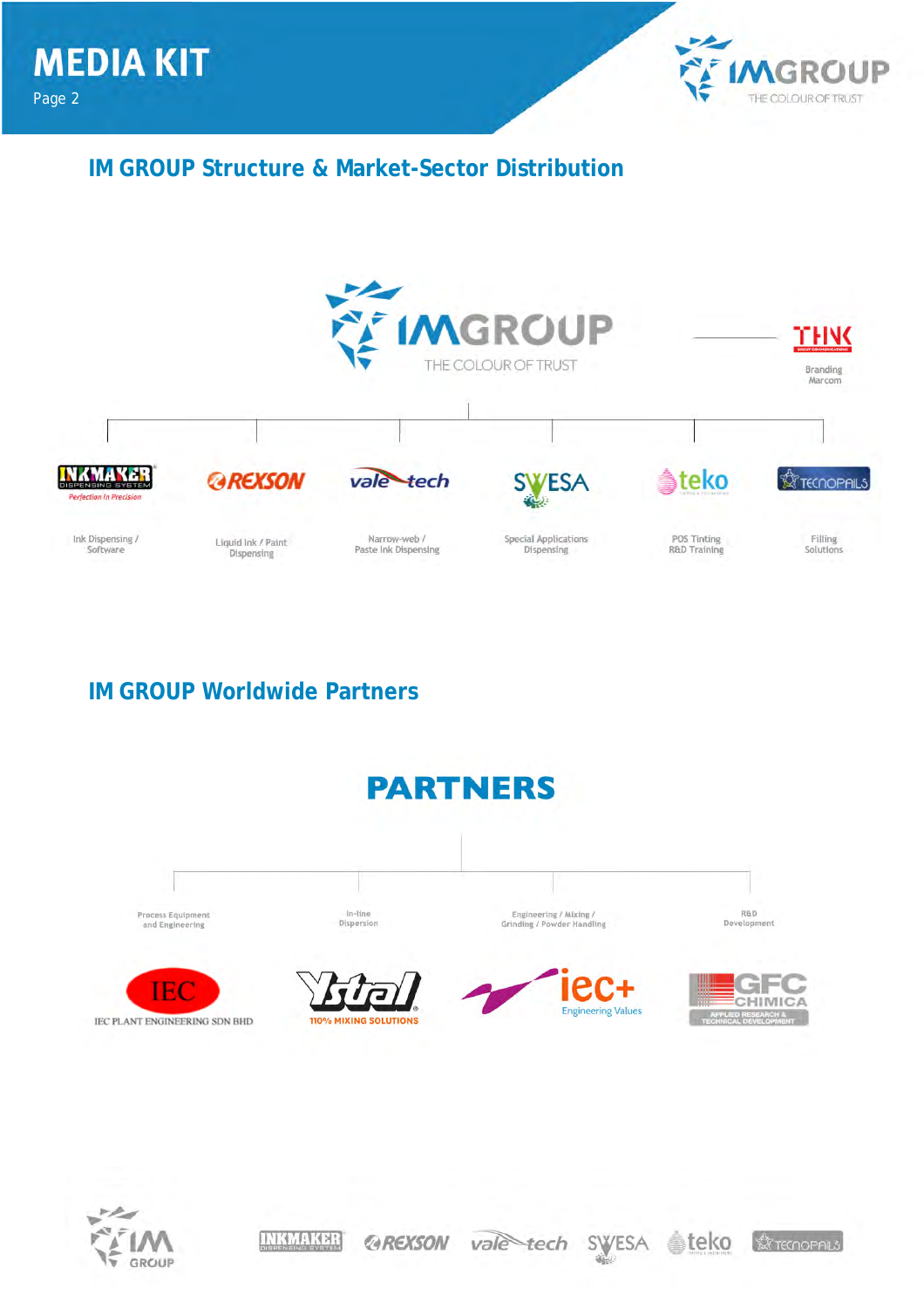**MEDIA KIT** Page 3



## **Worldwide Presence**



## **Global Recognition | Coatings Industry**

Our organisation is recognised worldwide by leading paint and coating manufacturers.

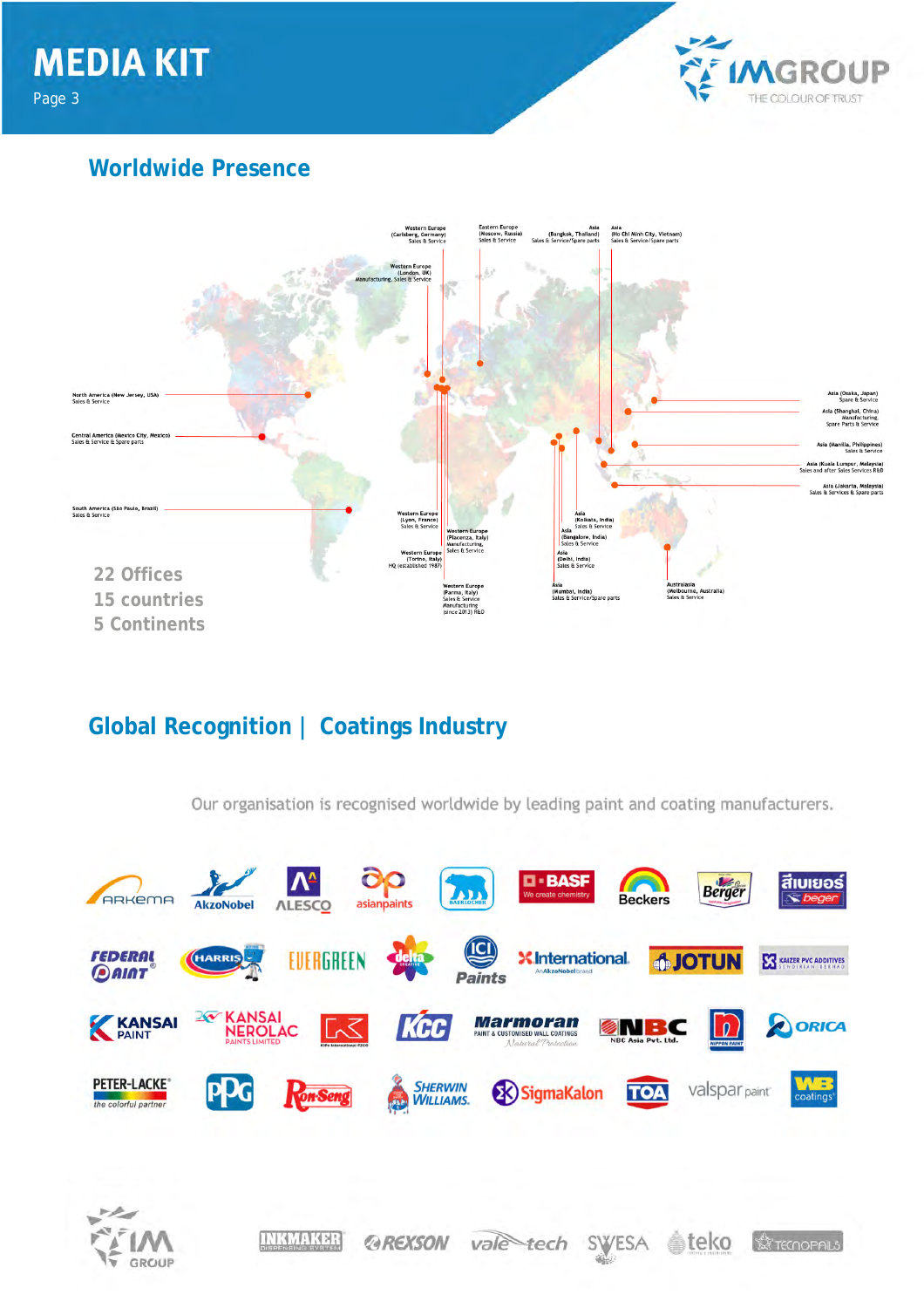

## **Global Recognition | Ink Industry**

Our companies are recognised worldwide by leading ink manufacturers.



**Quality Assurance and ISO**

Our organisation is certified and holds several patents.





**INKMAKER** ≜teko *@REXSON* vale tech SWESA **SETECNOPAILS**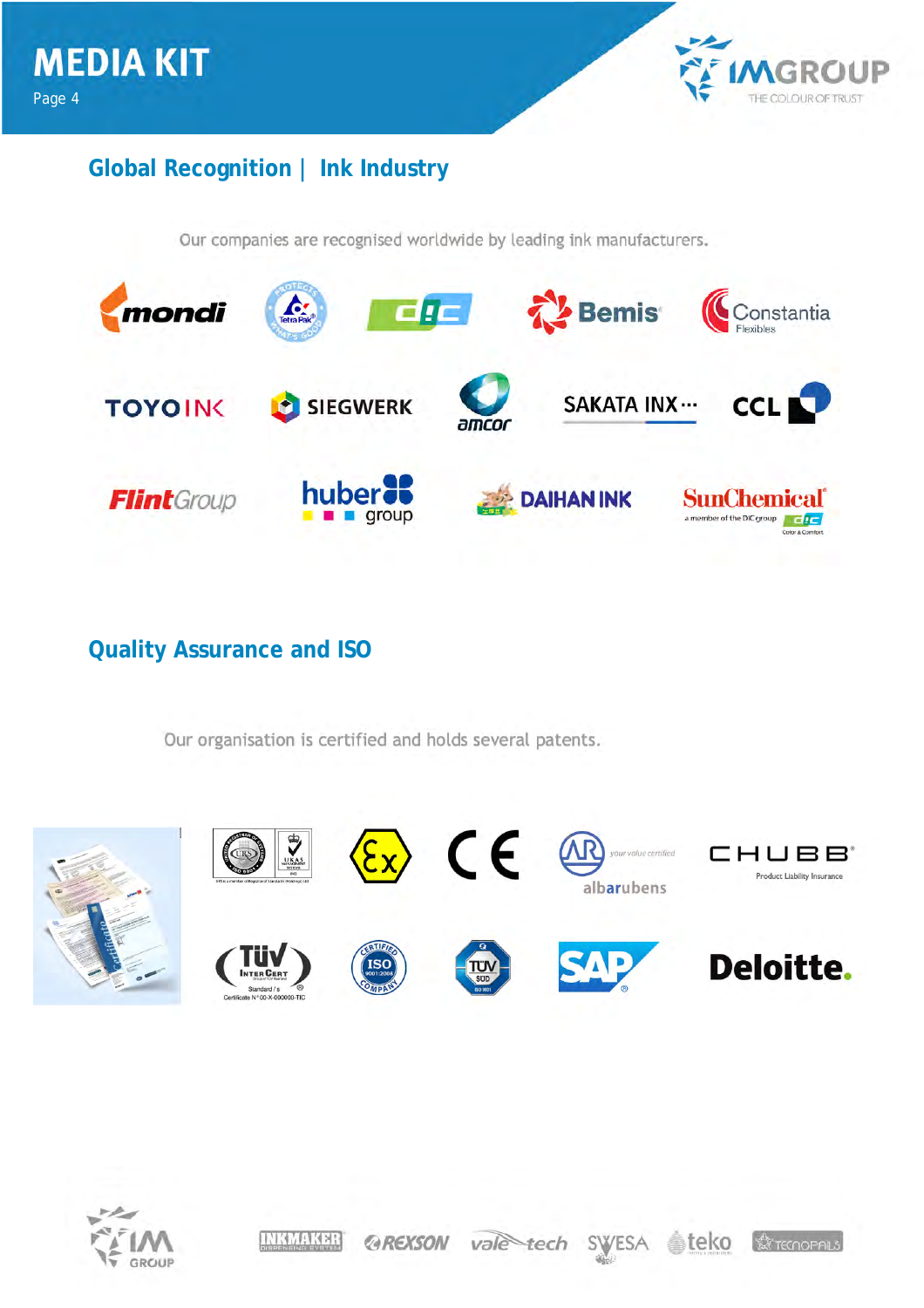

## **IM SOFTWARE - Personalisation Service**

Page 5



Based in San Gillio, Italy, IM GROUP's cutting-edge R&D department is dedicated to developing innovative, efficient and user-friendly proprietary software that is the brain behind the reliability and consistency of its technology. Easily expandable and customised, the group's software offers unlimited application fields and can be integrated with all leading management applications. They are available in several languages and can operate from small compact units to complex industrial systems.



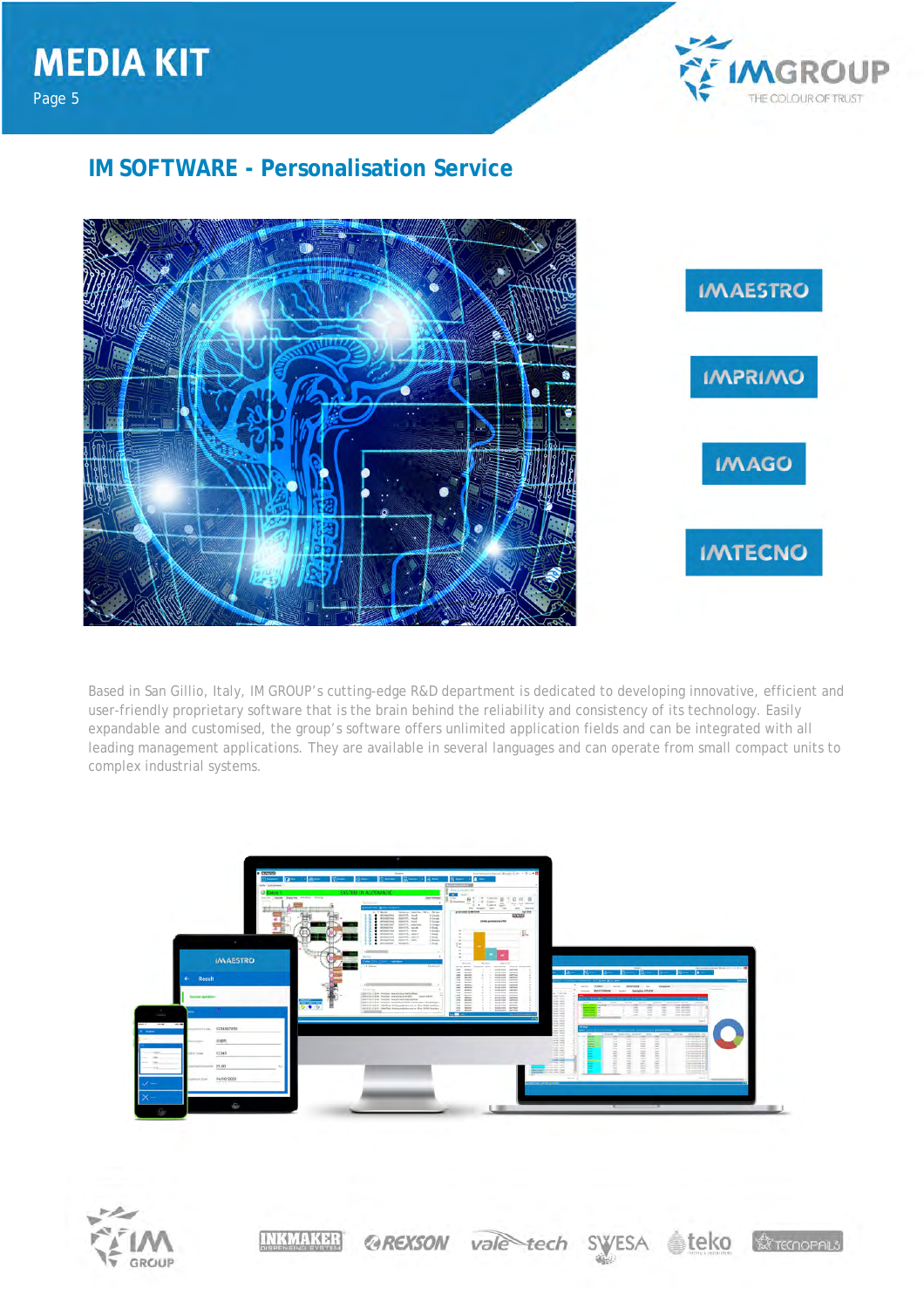IM GROUP is affiliated to several trusted agents throughout the world.

GROUP

E COLOUR OF TRUST



## **SUSTAINABILITY & CSR**



IM GROUP is committed to ensuring sustainable ethical principles and a safe work environment.

We are partnering international consultants, to further our Corporate Social Responsibility (CSR) and sustainability practices.

The project defines a plan outlining economic, social and environmental objectives, with corrective actions to be taken, in line with our company strategy.

Our aim is to reduce the current resources we use, and the waste that we create, to conserve resources and help reduce environmental pollution.